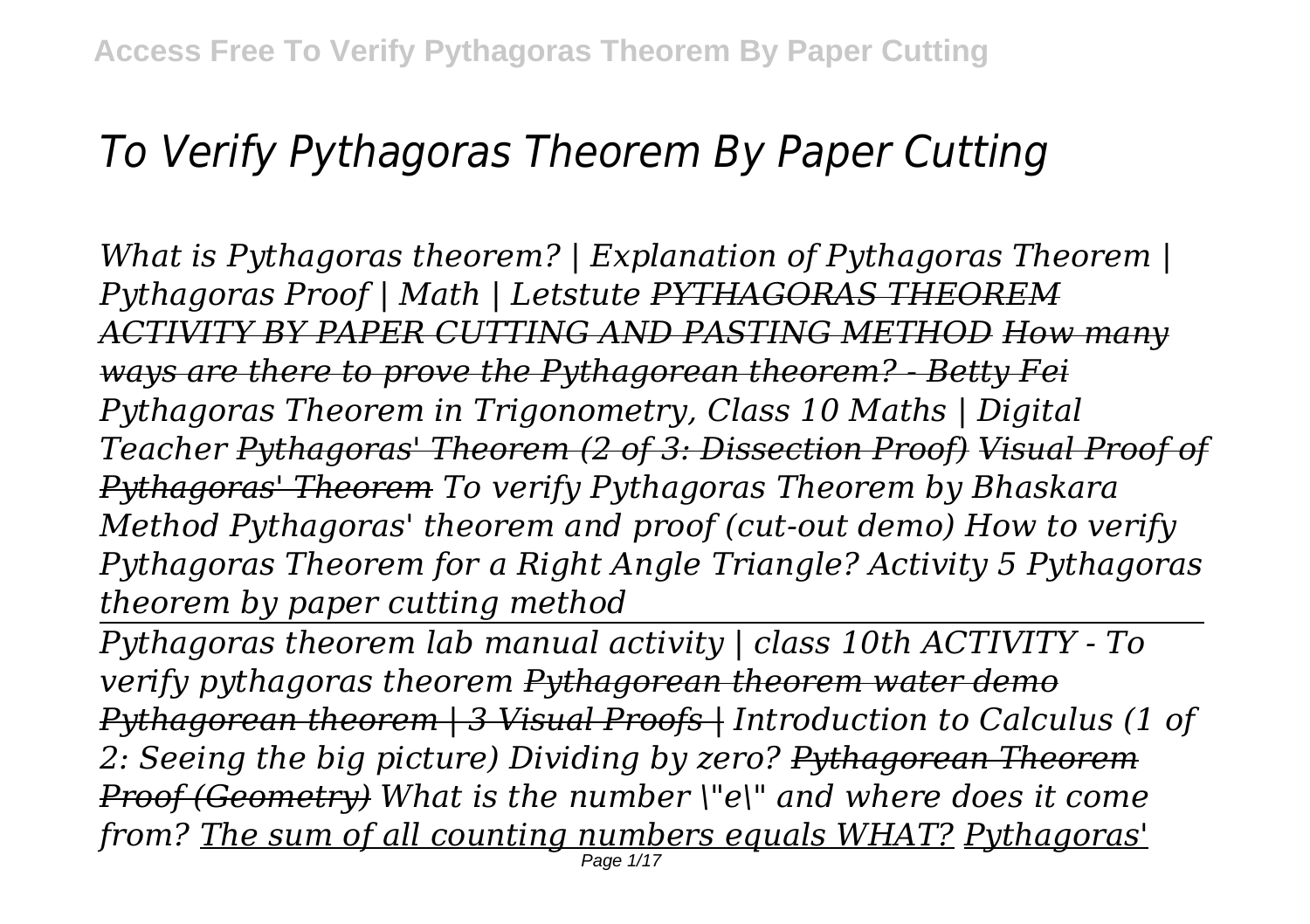## *Theorem Proof Animation*

*Pythagoras theorem - ideal maths lab with models and projects To verify the Pythagoras Theorem by Bhashkara Method 7 famous ways to prove Pythagoras theorem | Pythagoras theorem visual proof | Pythagoras Theorem | Proof of Pythagoras Theorem Through Activity | Vedantu Math Infinity Verification of Pythagoras Theorem Garfield's proof of the Pythagorean theorem | Geometry | Khan Academy 14 To verify Pythagoras Theorem Maths kit Class 7, 8, 9, 10 Maths Activity: To Verify Pythagoras Theorem | NCERT - CBSE Art Integrated Project Pythagoras Prameya ka Satyapan Karna Pythagoras Theorem To Verify Pythagoras Theorem By According to the definition, the Pythagoras Theorem formula is given as: Hypotenuse2 = Perpendicular2 + Base2. c2 = a2 + b2. The side opposite to the right angle (90°) is the longest side (known as Hypotenuse) because the side opposite to the greatest angle is the*

*longest.*

*Pythagoras Theorem (Formula, Proof and Examples) The Pythagorean Theorem is a generalization of the Cosine Law,* Page 2/17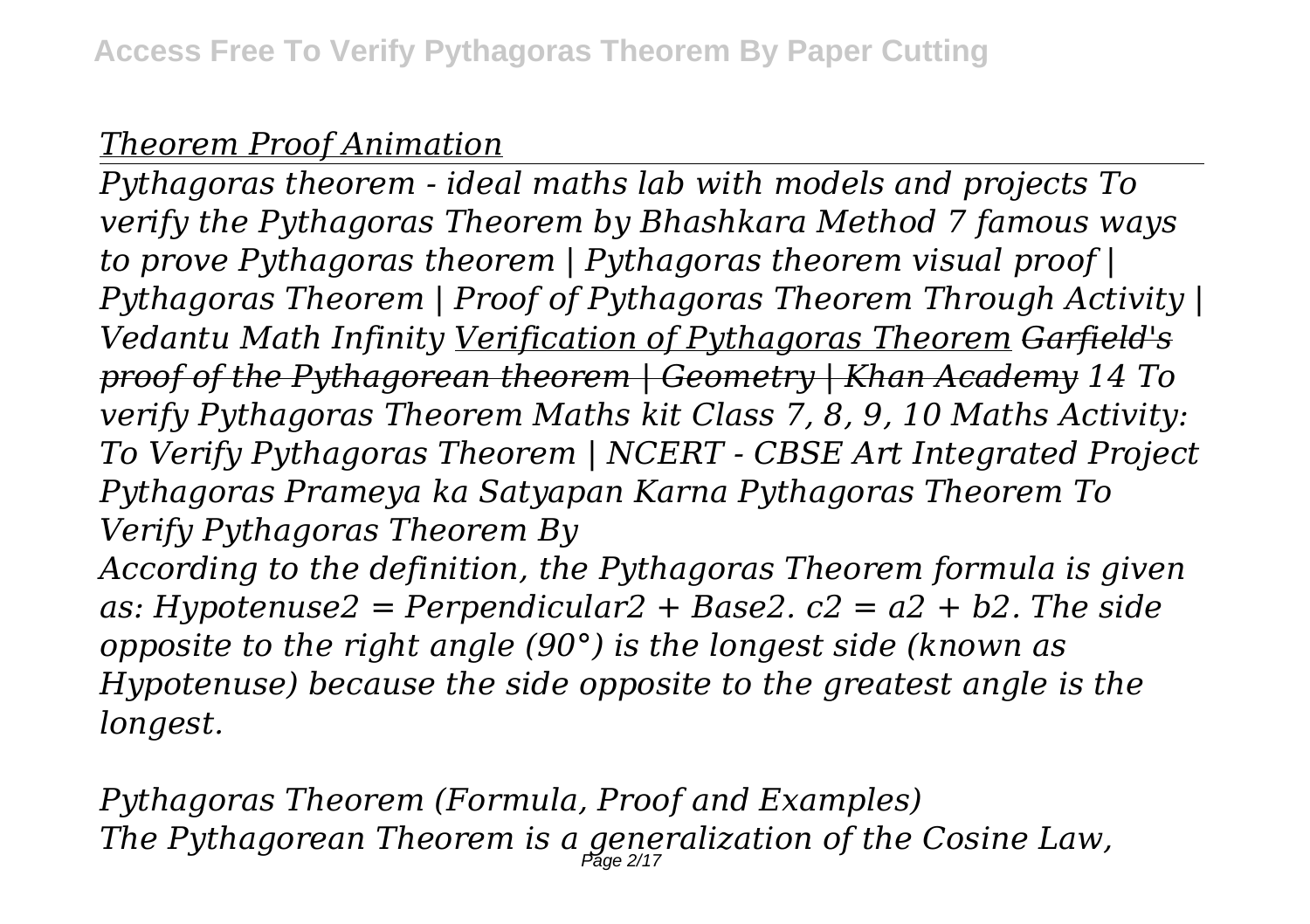*which states that in any triangle:*  $c^2 = a^2 + b^2 - 2(a)(b)(cos(C))$ , where *C is the angle opposite side c. In a right triangle, where a and b are the legs, and c is the hypotenuse, we have (because the right angle is opposite the hypotenuse):*  $c^2 = a^2 + b^2 - 2(a)(b)(cos(90))$ .

*How to Prove the Pythagorean Theorem: 10 Steps (with Pictures) The function makes it possible to verify by using the Pythagorean theorem knowing the lengths of the sides of a triangle that this is a right triangle. If the sides of the triangle depend on a variable, then the value of the variable is calculated so that the triangle is a right triangle. Syntax : pythagorean(length\_side\_opposite;length\_side\_oppo site;hypotenuse\_length) Examples : pythagorean(`3;4;5`) returns 1; pythagorean(`3;4;x`) returns 5; Calculate online with pythagorean (Pythagorean ...*

*Determine or verify, using the Pythagorean theorem, the ... Pythagorean Theorem is also known as 'Pythagoras theorem' and is related to the sides of a right angled triangle. Statement of 'Pythagoras theorem': In a right triangle the area of the square on the* Page 3/17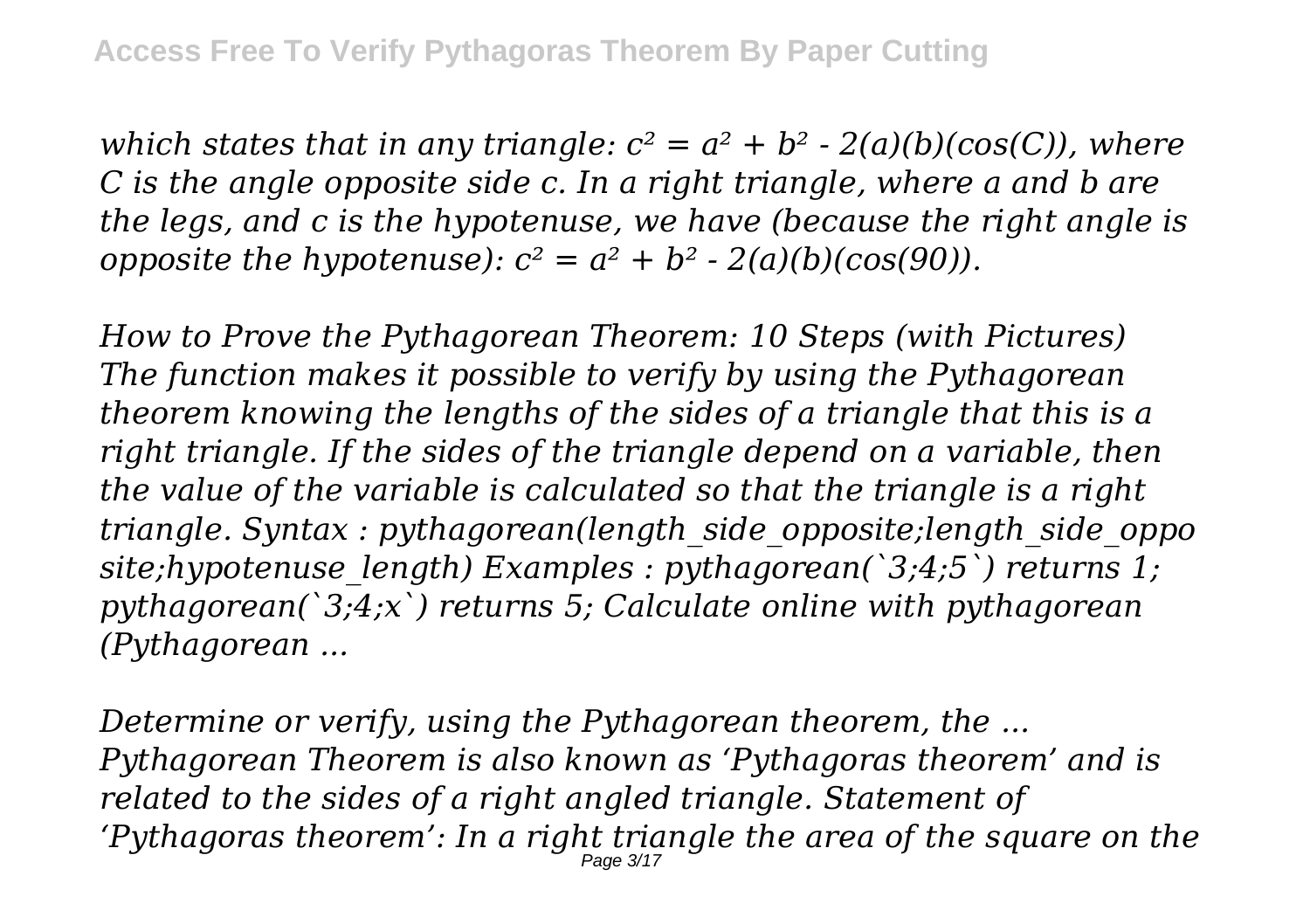*hypotenuse is equal to the sum of the areas of the squares of its remaining two sides. (Length of the hypotenuse) 2 = (one side) 2 + (2nd ...*

*Pythagorean Theorem | Statement and of Verification of ... NCERT Class 10 Maths Lab Manual – Pythagoras Theorem. To verify Pythagoras theorem by performing an activity. The area of the square constructed on the hypotenuse of a right-angled triangle is equal to the sum of the areas of squares constructed on the other two sides of a right-angled triangle.*

*NCERT Class 10 Maths Lab Manual - Pythagoras Theorem ... Pythagoras' theorem: In a right-angled triangle, the square of the hypotenuse is equal to the sum of the squares of the other two sides. Procedure. Step 1: Paste a sheet of white paper on the cardboard. On this paper, draw a right-angled triangle ABC, right angled at C.*

*Math Labs with Activity - Pythagoras' theorem (Method 3 ... Substitute values into the formula (remember 'C' is the hypotenuse). A* Page 4/17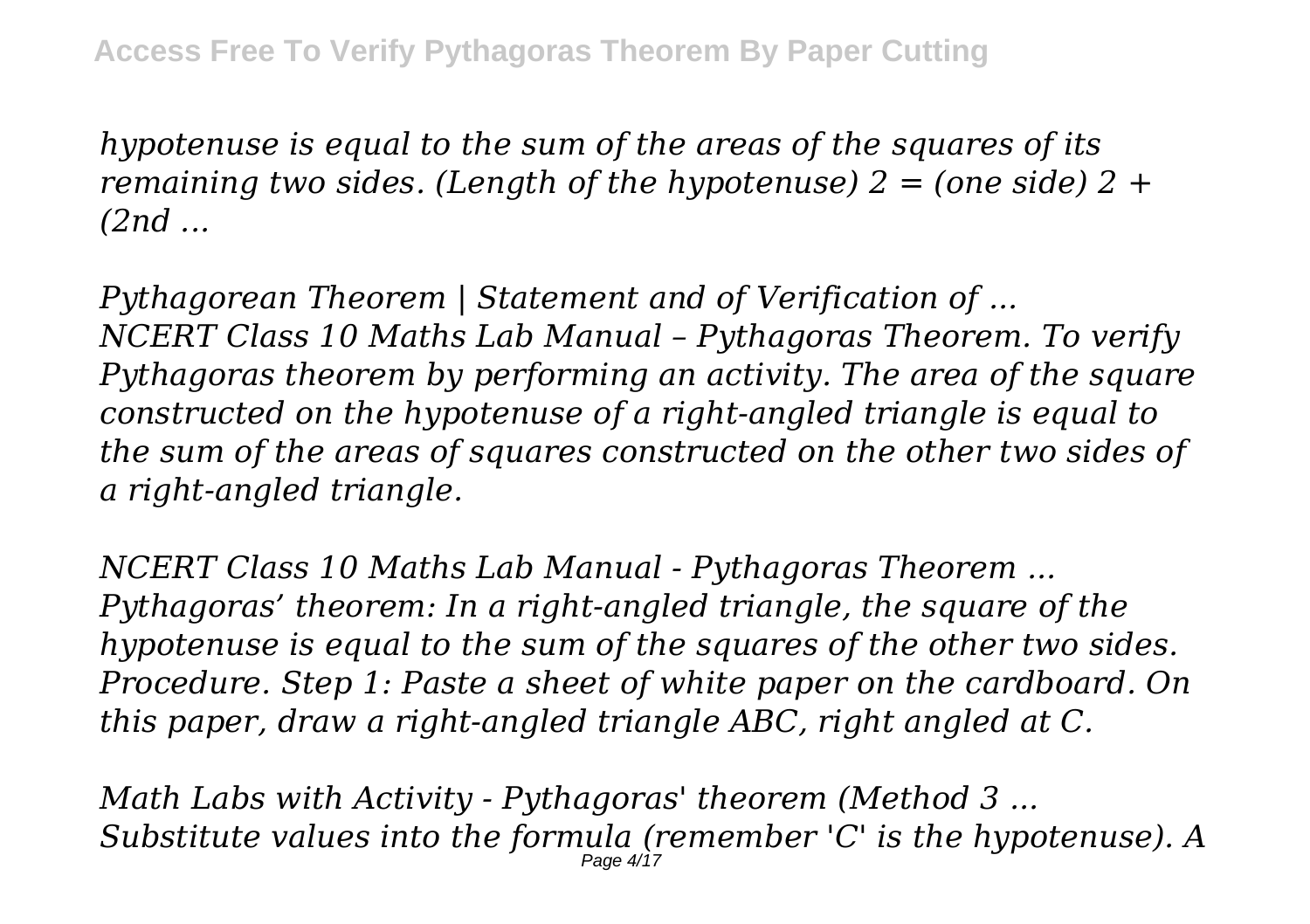*2 + B 2 = C 2 9 2 + x 2 = 10 2. Next step. Step 3. Solve for the unknown. 9 2 + x 2 = 10 2 81 + x 2 = 100 x 2 = 100 − 81 x 2 = 19 x = 19 ≈ 4.4. Problem 3. Use the Pythagorean theorem to calculate the value of X. Round your answer to the nearest hundredth.*

*How to Use the Pythagorean Theorem. Step By Step Examples ... Pythagoras theorem:- It states that in a right angled triangle, the square of the largest side (Hypotenuse) is equal to the sum of the squares of the other two sides (Perpendicular and the base).*

*Pythagoras theorem: Verification by an activity (Refrence ... By Mary Jane Sterling A Pythagorean triple is a list of three numbers that works in the Pythagorean theorem — the square of the largest number is equal to the sum of the squares of the two smaller numbers. The multiple of any Pythagorean triple (multiply each of the numbers in the triple by the same number) is also a Pythagorean triple.*

*Identify Common Pythagorean Triples - dummies* Page 5/17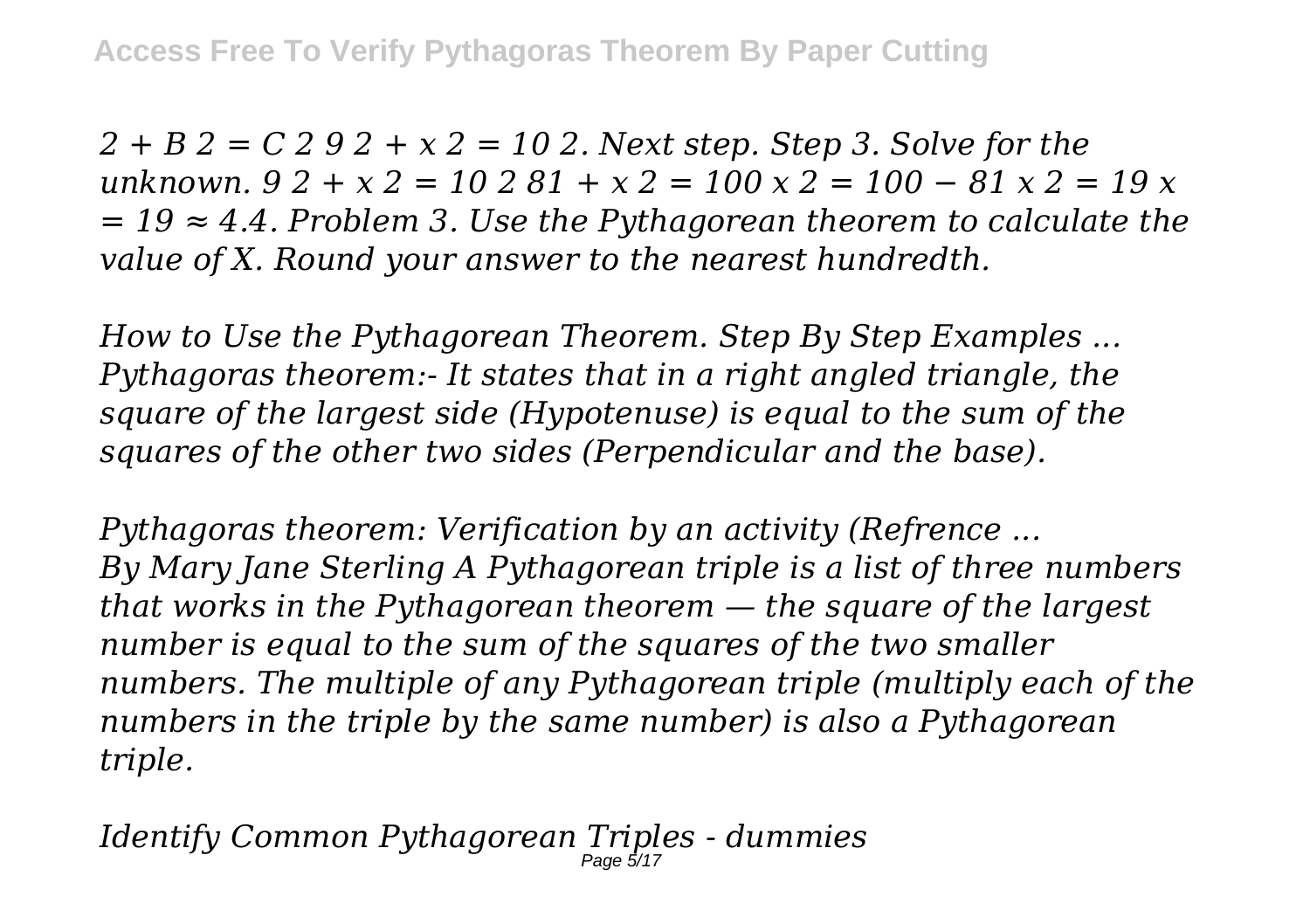*Paper demonstration of Pythagoras' theorem and Perigal's dissection "proof".If you've enjoyed this video, pop over to my website for more help with Pythagora...*

*Pythagoras' theorem and proof (cut-out demo) - YouTube The above vector identity does not prove the Pythagorean theorem. It only shows that there is a tight relation between the model and the theory. It confirms this relation, perhaps offers an additional insight into the Pythagorean theorem, but does not prove it by any means.*

*linear algebra - How to prove the Pythagoras theorem using ... So, the square of the hypotenuse of right-angled ΔABC is equal to the sum of the squares of the other two sides. Result. Pythagoras' theorem is verified. Remarks: This method is just a process of verification of Pythagoras' theorem and cannot be used as a proof for the theorem.*

*Math Labs with Activity - Pythagoras' theorem (Method 2 ... The theorem was credited to the ancient Greek philosopher and* Page 6/17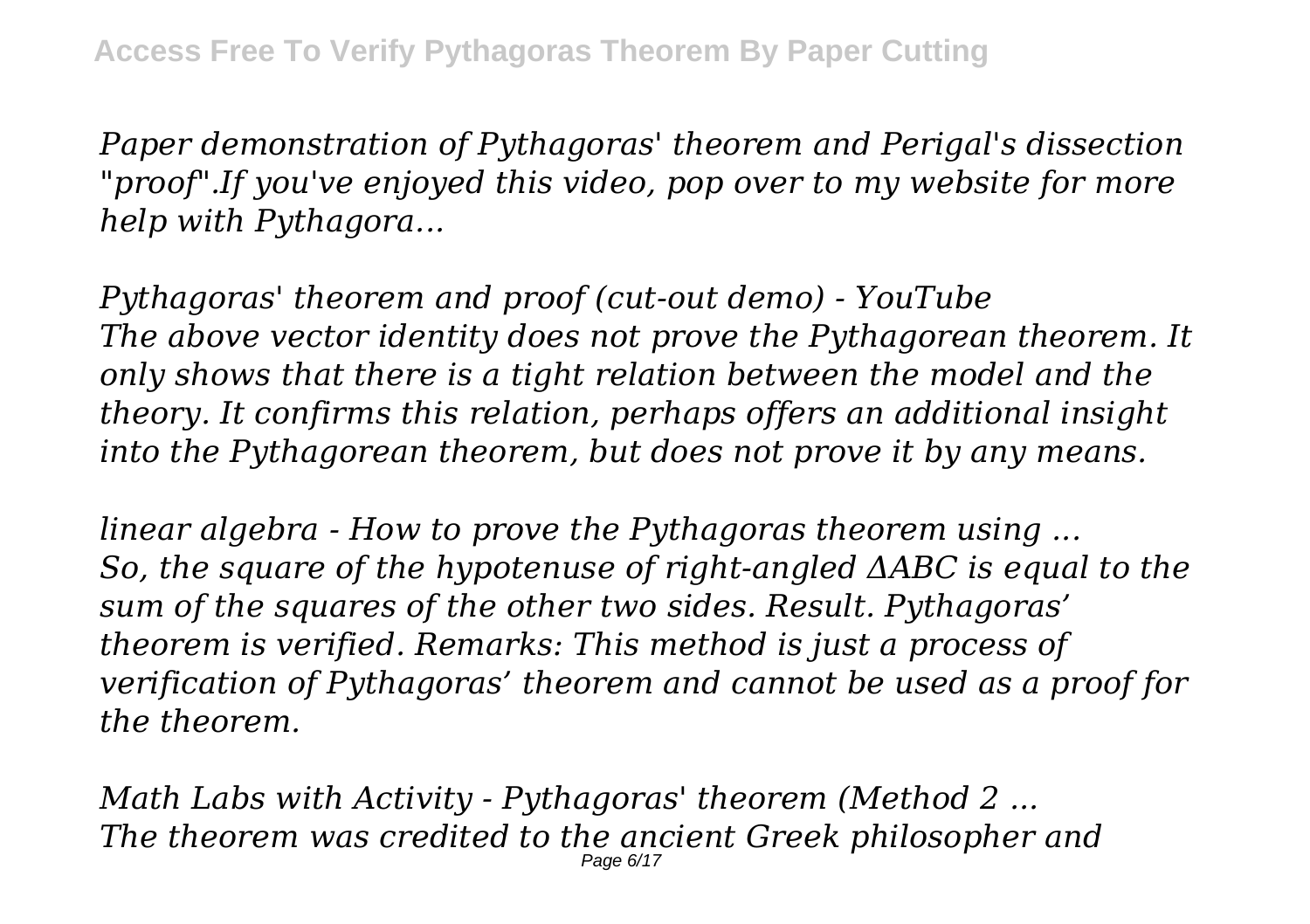*mathematician Pythagoras, who lived in the sixth century BC. Although it was previously used by the Indians and Babylonians, Pythagoras (or his students) were credited to be the first to prove the theorem. It should be noted that there is no concrete evidence that Pythagoras himself worked on or proved this theorem.*

#### *Pythagorean Theorem Calculator*

*The Pythagoras theorem, also known as the Pythagorean theorem, states that the square of the length of the hypotenuse is equal to the sum of squares of the lengths of other two sides of the right-angled triangle. Or, the sum of the squares of the two legs of a right triangle is equal to the square of its hypotenuse.*

*Pythagorean Theorem Formula, Derivation, and solved examples e In mathematics, the Pythagorean theorem, also known as Pythagoras's theorem, is a fundamental relation in Euclidean geometry among the three sides of a right triangle. It states that the area of the square whose side is the hypotenuse (the side opposite the right angle) is equal to the sum of the areas of the squares on the* Page 7/17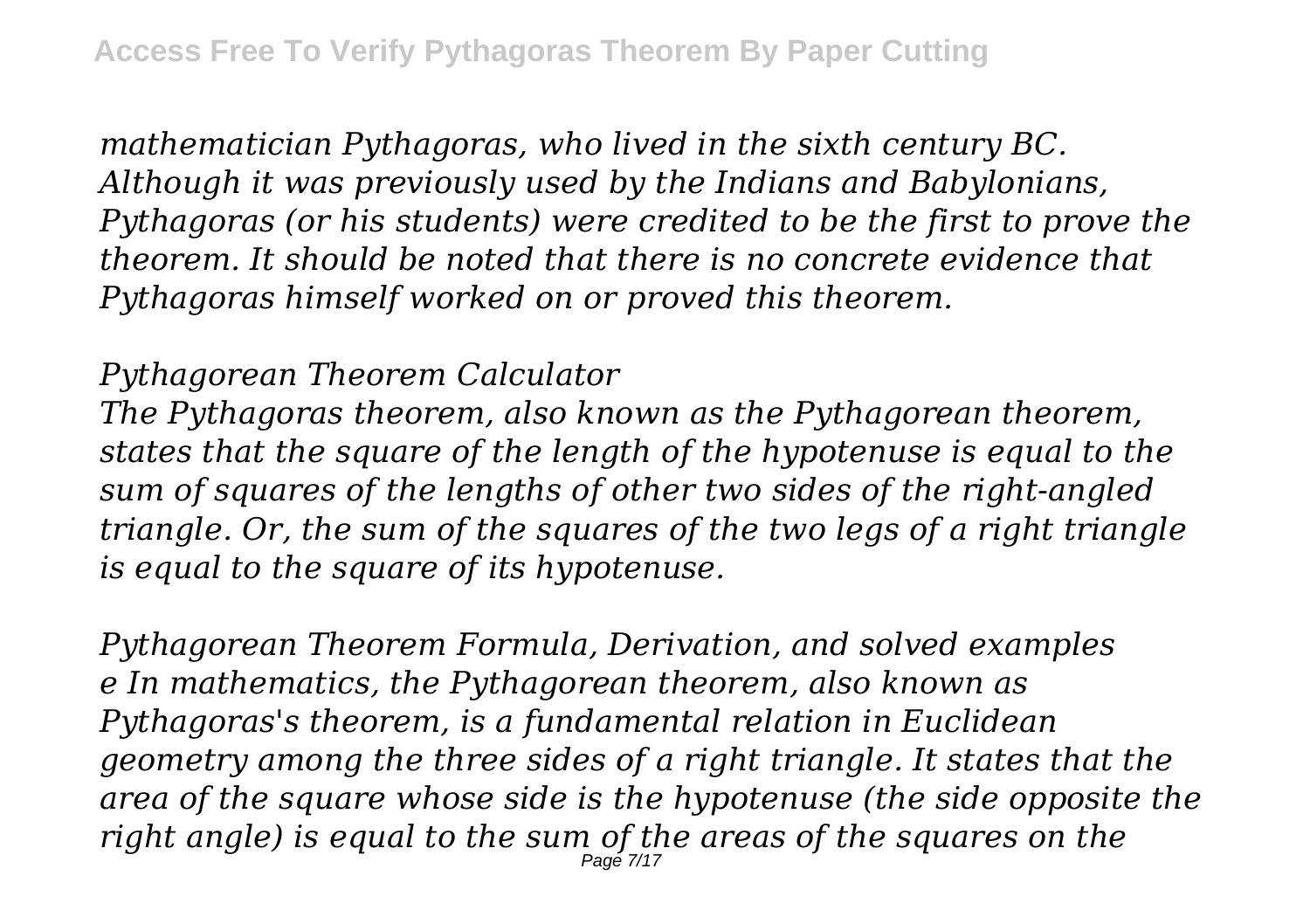*other two sides.*

# *Pythagorean theorem - Wikipedia*

*Once students have some comfort with the Pythagorean Theorem, they're ready to solve real world problems using the Pythagorean Theorem. So, I created another 3-pack of mazes that get students additional practice applying the Pythagorean Theorem. Each of the mazes has a page for students reference and includes a map, diagrams, and stories.*

*13 Pythagorean Theorem Activities for Your Classroom ... Check out our Patreon page: https://www.patreon.com/tededView full lesson: https://ed.ted.com/lessons/how-many-ways-are-there-to-provethe-pythagorean-theore...*

*How many ways are there to prove the Pythagorean theorem ... The Pythagorean Theorem allows mathematicians to find the length of any one of a right triangle's sides as long as they know the lengths of the other two sides. Determine which of your sides has an unknown* Page 8/17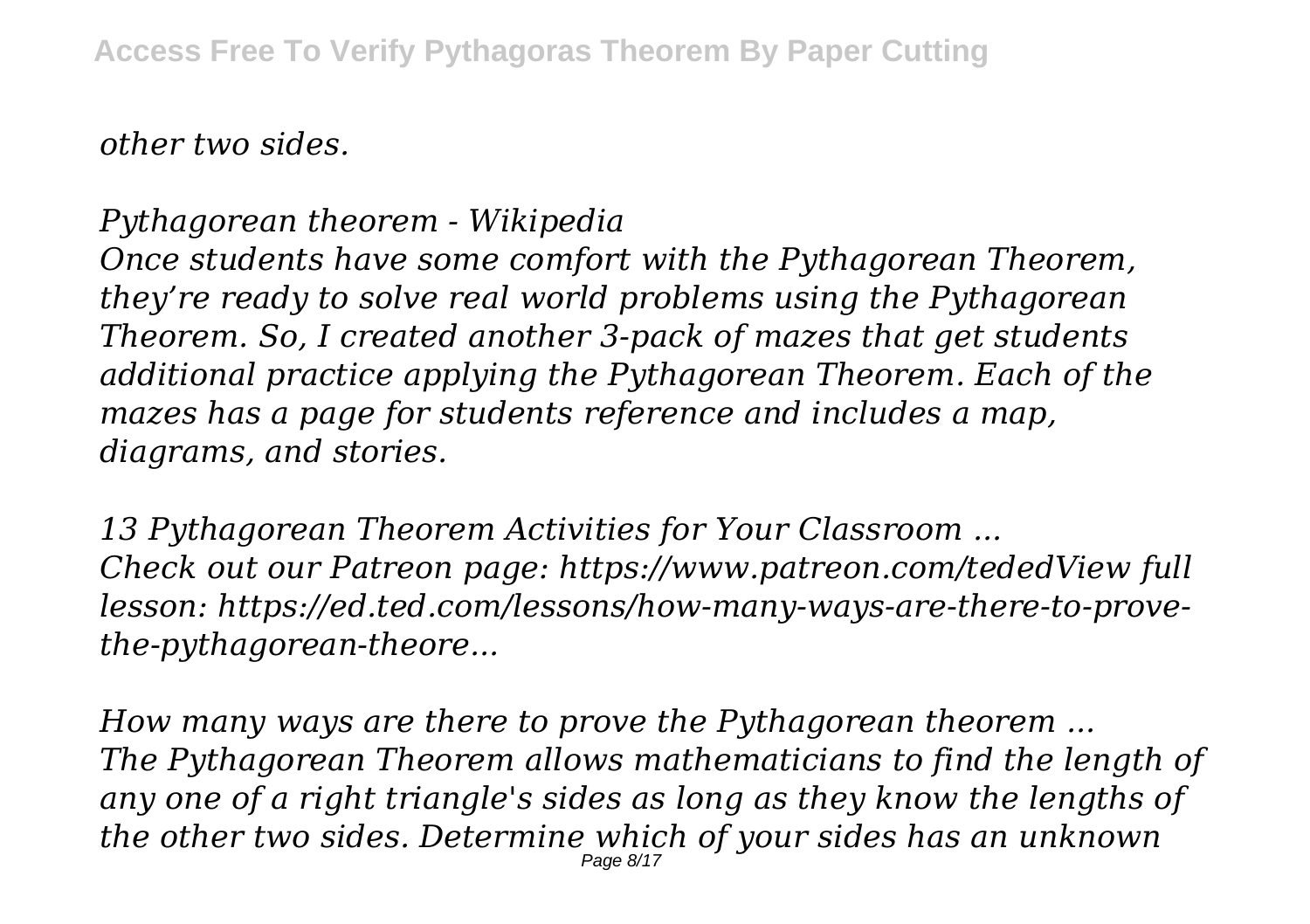*length - a, b, and/or c. If the length of only one of your sides is unknown, you're ready to proceed.*

*What is Pythagoras theorem? | Explanation of Pythagoras Theorem | Pythagoras Proof | Math | Letstute PYTHAGORAS THEOREM ACTIVITY BY PAPER CUTTING AND PASTING METHOD How many ways are there to prove the Pythagorean theorem? - Betty Fei Pythagoras Theorem in Trigonometry, Class 10 Maths | Digital Teacher Pythagoras' Theorem (2 of 3: Dissection Proof) Visual Proof of Pythagoras' Theorem To verify Pythagoras Theorem by Bhaskara Method Pythagoras' theorem and proof (cut-out demo) How to verify Pythagoras Theorem for a Right Angle Triangle? Activity 5 Pythagoras theorem by paper cutting method*

*Pythagoras theorem lab manual activity | class 10th ACTIVITY - To verify pythagoras theorem Pythagorean theorem water demo Pythagorean theorem | 3 Visual Proofs | Introduction to Calculus (1 of 2: Seeing the big picture) Dividing by zero? Pythagorean Theorem*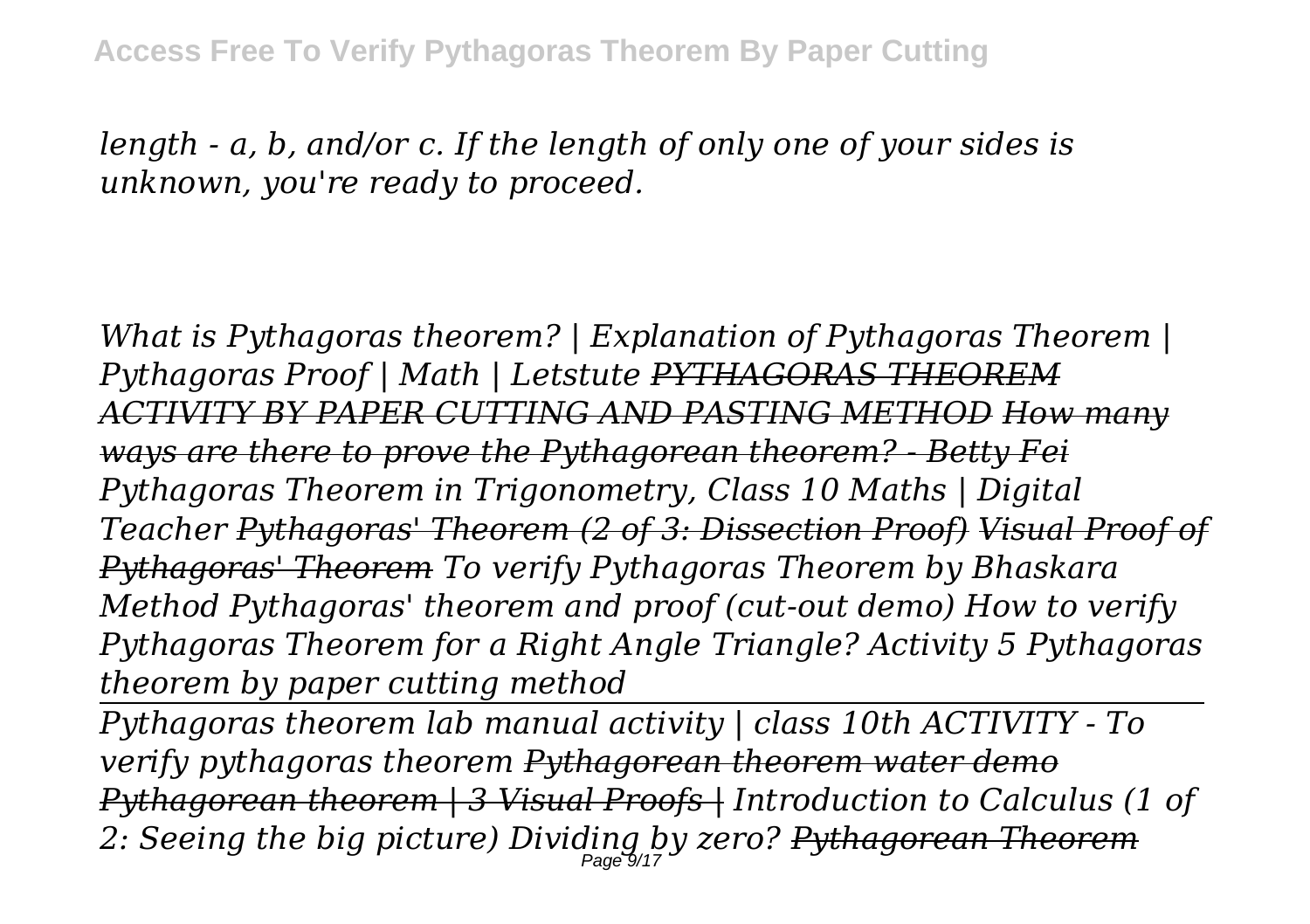# *Proof (Geometry) What is the number \"e\" and where does it come from? The sum of all counting numbers equals WHAT? Pythagoras' Theorem Proof Animation*

*Pythagoras theorem - ideal maths lab with models and projects To verify the Pythagoras Theorem by Bhashkara Method 7 famous ways to prove Pythagoras theorem | Pythagoras theorem visual proof | Pythagoras Theorem | Proof of Pythagoras Theorem Through Activity | Vedantu Math Infinity Verification of Pythagoras Theorem Garfield's proof of the Pythagorean theorem | Geometry | Khan Academy 14 To verify Pythagoras Theorem Maths kit Class 7, 8, 9, 10 Maths Activity: To Verify Pythagoras Theorem | NCERT - CBSE Art Integrated Project Pythagoras Prameya ka Satyapan Karna Pythagoras Theorem To Verify Pythagoras Theorem By*

*According to the definition, the Pythagoras Theorem formula is given as: Hypotenuse2 = Perpendicular2 + Base2. c2 = a2 + b2. The side opposite to the right angle (90°) is the longest side (known as Hypotenuse) because the side opposite to the greatest angle is the longest.*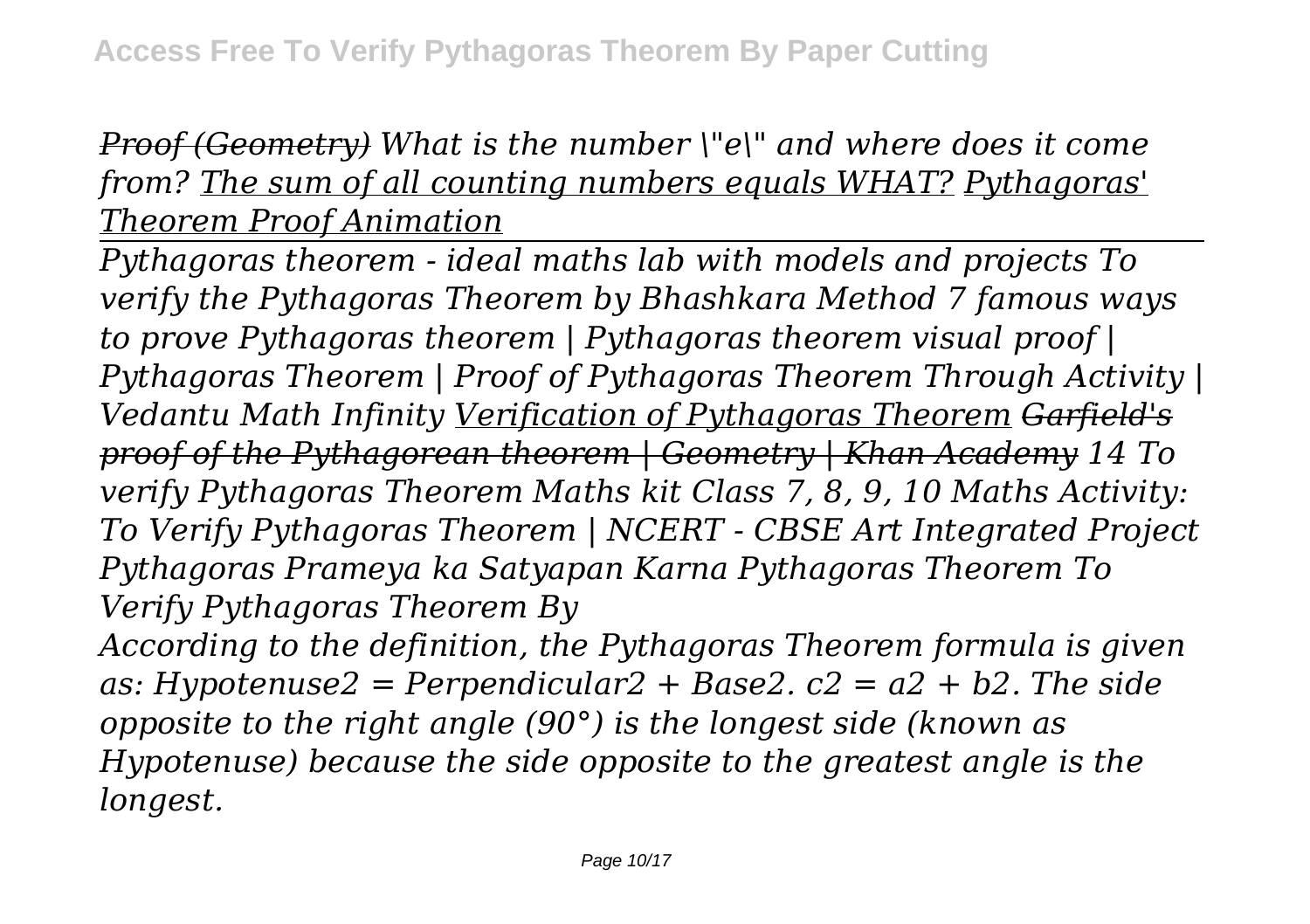*Pythagoras Theorem (Formula, Proof and Examples) The Pythagorean Theorem is a generalization of the Cosine Law, which states that in any triangle:*  $c^2 = a^2 + b^2 - 2(a)(b)(cos(C))$ , where *C is the angle opposite side c. In a right triangle, where a and b are the legs, and c is the hypotenuse, we have (because the right angle is opposite the hypotenuse):*  $c^2 = a^2 + b^2 - 2(a)(b)(cos(90))$ .

*How to Prove the Pythagorean Theorem: 10 Steps (with Pictures) The function makes it possible to verify by using the Pythagorean theorem knowing the lengths of the sides of a triangle that this is a right triangle. If the sides of the triangle depend on a variable, then the value of the variable is calculated so that the triangle is a right triangle. Syntax : pythagorean(length\_side\_opposite;length\_side\_oppo site;hypotenuse\_length) Examples : pythagorean(`3;4;5`) returns 1; pythagorean(`3;4;x`) returns 5; Calculate online with pythagorean (Pythagorean ...*

*Determine or verify, using the Pythagorean theorem, the ... Pythagorean Theorem is also known as 'Pythagoras theorem' and is* Page 11/17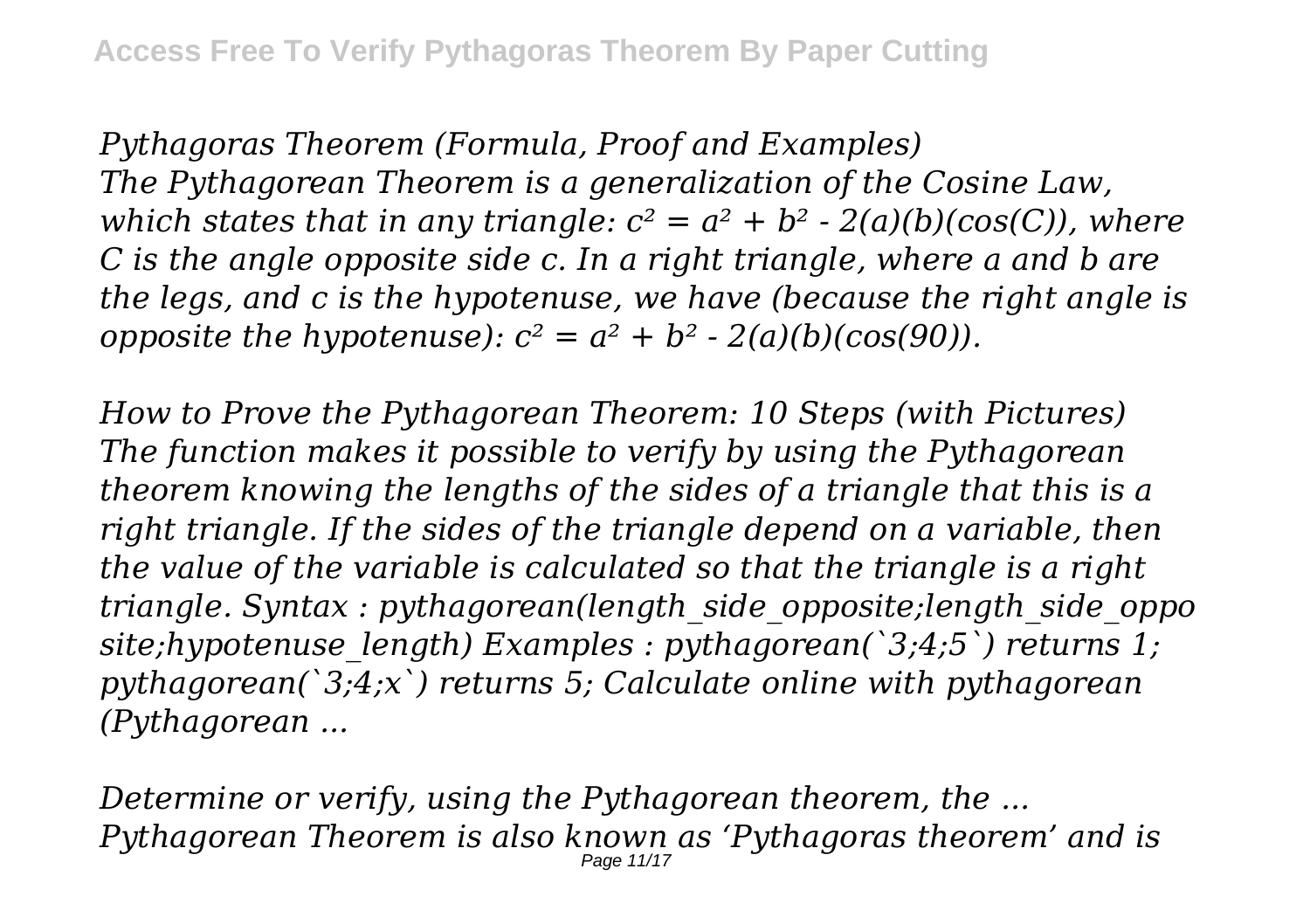*related to the sides of a right angled triangle. Statement of 'Pythagoras theorem': In a right triangle the area of the square on the hypotenuse is equal to the sum of the areas of the squares of its remaining two sides. (Length of the hypotenuse) 2 = (one side) 2 + (2nd ...*

*Pythagorean Theorem | Statement and of Verification of ... NCERT Class 10 Maths Lab Manual – Pythagoras Theorem. To verify Pythagoras theorem by performing an activity. The area of the square constructed on the hypotenuse of a right-angled triangle is equal to the sum of the areas of squares constructed on the other two sides of a right-angled triangle.*

*NCERT Class 10 Maths Lab Manual - Pythagoras Theorem ... Pythagoras' theorem: In a right-angled triangle, the square of the hypotenuse is equal to the sum of the squares of the other two sides. Procedure. Step 1: Paste a sheet of white paper on the cardboard. On this paper, draw a right-angled triangle ABC, right angled at C.*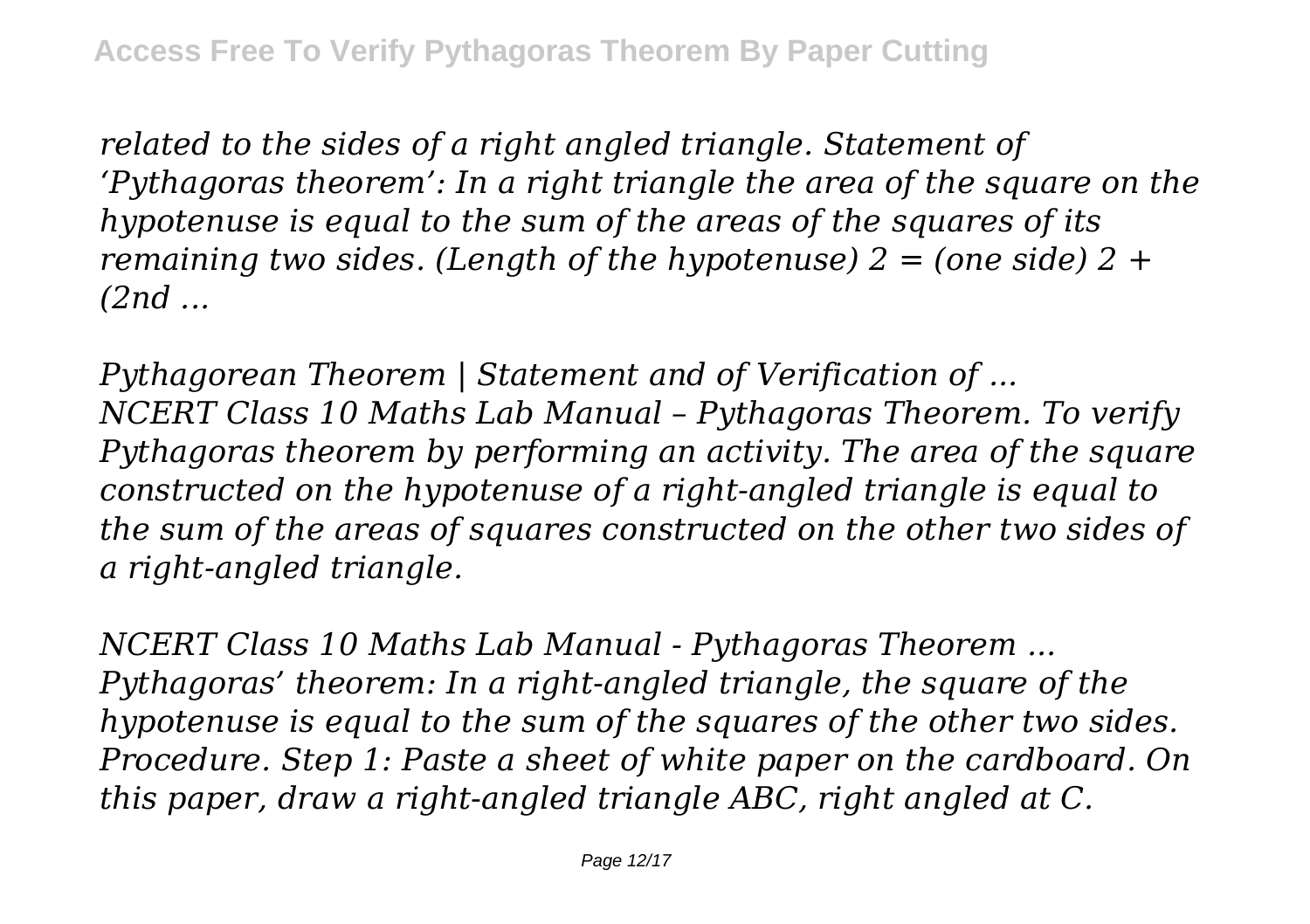*Math Labs with Activity - Pythagoras' theorem (Method 3 ... Substitute values into the formula (remember 'C' is the hypotenuse). A 2 + B 2 = C 2 9 2 + x 2 = 10 2. Next step. Step 3. Solve for the unknown. 9 2 + x 2 = 10 2 81 + x 2 = 100 x 2 = 100 − 81 x 2 = 19 x = 19 ≈ 4.4. Problem 3. Use the Pythagorean theorem to calculate the value of X. Round your answer to the nearest hundredth.*

*How to Use the Pythagorean Theorem. Step By Step Examples ... Pythagoras theorem:- It states that in a right angled triangle, the square of the largest side (Hypotenuse) is equal to the sum of the squares of the other two sides (Perpendicular and the base).*

*Pythagoras theorem: Verification by an activity (Refrence ... By Mary Jane Sterling A Pythagorean triple is a list of three numbers that works in the Pythagorean theorem — the square of the largest number is equal to the sum of the squares of the two smaller numbers. The multiple of any Pythagorean triple (multiply each of the numbers in the triple by the same number) is also a Pythagorean triple.*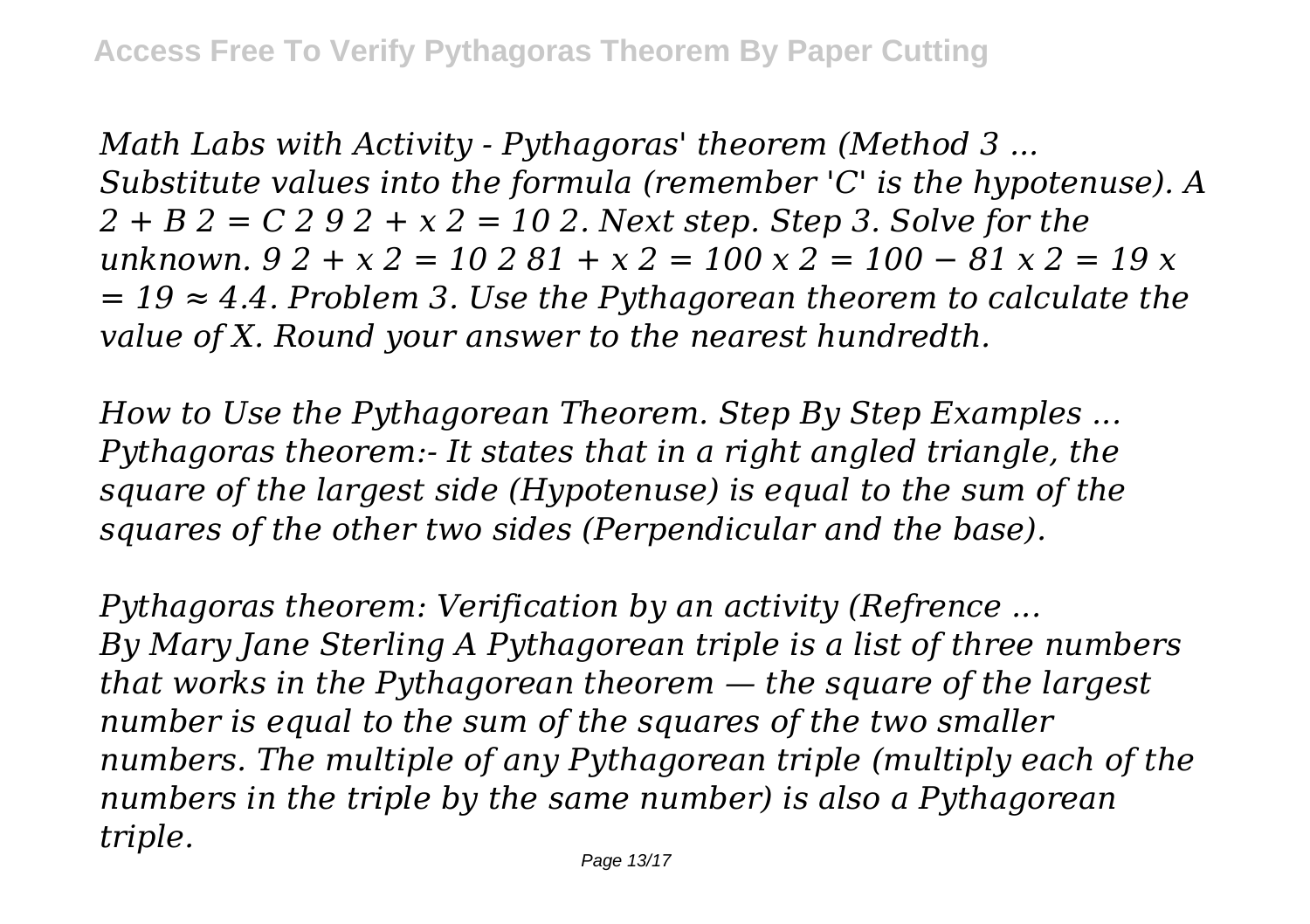*Identify Common Pythagorean Triples - dummies Paper demonstration of Pythagoras' theorem and Perigal's dissection "proof".If you've enjoyed this video, pop over to my website for more help with Pythagora...*

*Pythagoras' theorem and proof (cut-out demo) - YouTube The above vector identity does not prove the Pythagorean theorem. It only shows that there is a tight relation between the model and the theory. It confirms this relation, perhaps offers an additional insight into the Pythagorean theorem, but does not prove it by any means.*

*linear algebra - How to prove the Pythagoras theorem using ... So, the square of the hypotenuse of right-angled ΔABC is equal to the sum of the squares of the other two sides. Result. Pythagoras' theorem is verified. Remarks: This method is just a process of verification of Pythagoras' theorem and cannot be used as a proof for the theorem.*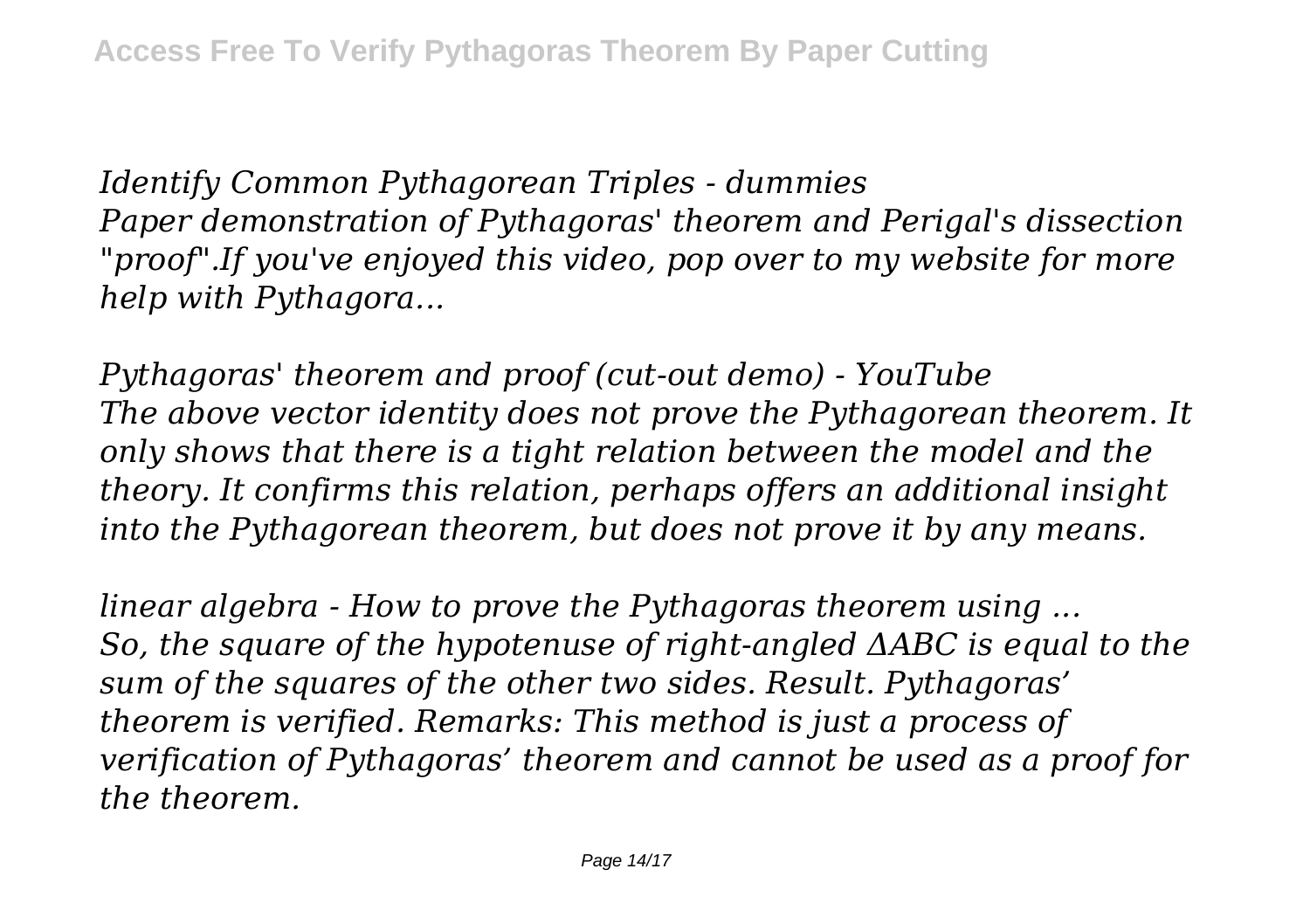*Math Labs with Activity - Pythagoras' theorem (Method 2 ... The theorem was credited to the ancient Greek philosopher and mathematician Pythagoras, who lived in the sixth century BC. Although it was previously used by the Indians and Babylonians, Pythagoras (or his students) were credited to be the first to prove the theorem. It should be noted that there is no concrete evidence that Pythagoras himself worked on or proved this theorem.*

### *Pythagorean Theorem Calculator*

*The Pythagoras theorem, also known as the Pythagorean theorem, states that the square of the length of the hypotenuse is equal to the sum of squares of the lengths of other two sides of the right-angled triangle. Or, the sum of the squares of the two legs of a right triangle is equal to the square of its hypotenuse.*

*Pythagorean Theorem Formula, Derivation, and solved examples e In mathematics, the Pythagorean theorem, also known as Pythagoras's theorem, is a fundamental relation in Euclidean geometry among the three sides of a right triangle. It states that the* Page 15/17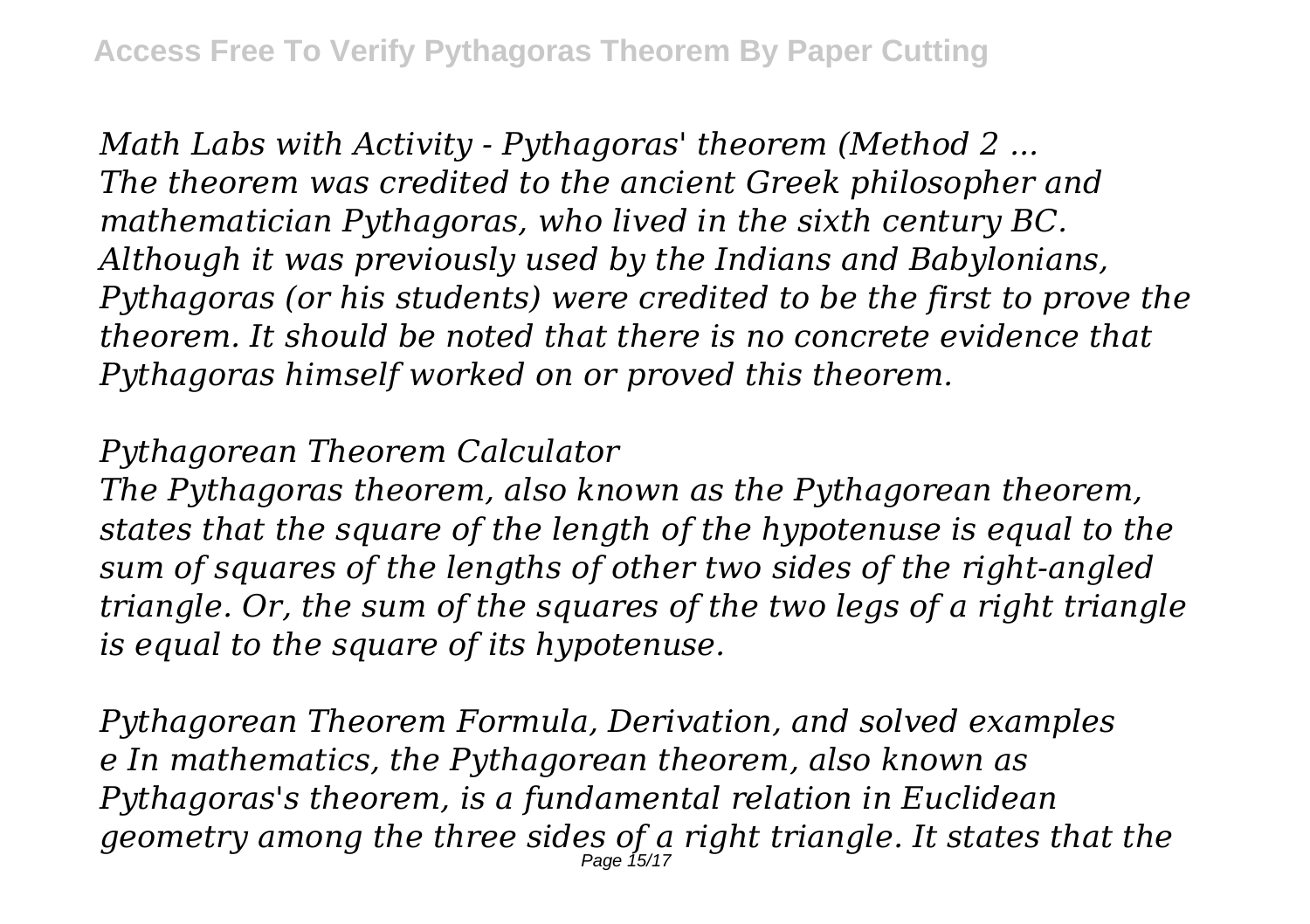*area of the square whose side is the hypotenuse (the side opposite the right angle) is equal to the sum of the areas of the squares on the other two sides.*

## *Pythagorean theorem - Wikipedia*

*Once students have some comfort with the Pythagorean Theorem, they're ready to solve real world problems using the Pythagorean Theorem. So, I created another 3-pack of mazes that get students additional practice applying the Pythagorean Theorem. Each of the mazes has a page for students reference and includes a map, diagrams, and stories.*

*13 Pythagorean Theorem Activities for Your Classroom ... Check out our Patreon page: https://www.patreon.com/tededView full lesson: https://ed.ted.com/lessons/how-many-ways-are-there-to-provethe-pythagorean-theore...*

*How many ways are there to prove the Pythagorean theorem ... The Pythagorean Theorem allows mathematicians to find the length of* Page 16/17